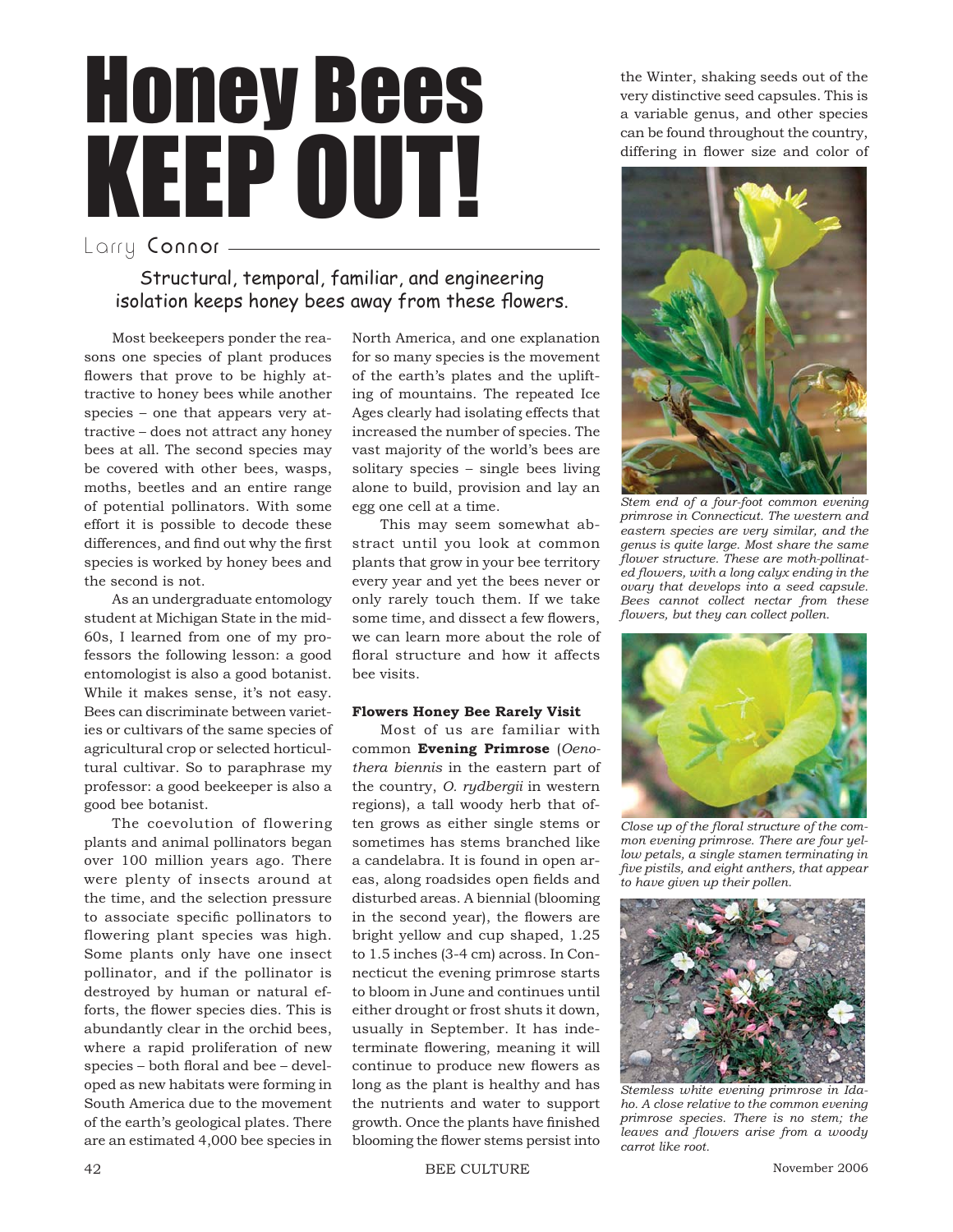the petals. In years of looking, I have yet to see a honey bee on the flowers of this plant. It didn't make sense to me, since the flowers appear to be very attractive and open during the evening and into the morning hours, and remain open on cloudy days, when the bees could gather pollen and nectar.

A relative of the Evening Primrose is the perennial **Moon-Rose or Stemless White Evening-Primrose** (*Onenothera cepitosa*) that grows between 3000-7500 ft., and can bloom anytime between April and September in open, dry spaces, often clay flats and roadways in the Rocky Mountains. It is also called the tufted evening primrose or sometimes sandlily; there are related species in different habits and parts of the country. It is unique because it lacks a stem. The leaves and flowers all come out of the ground from a well established, thick woody, carrot-like, root system. The flowers are white when they appear in the evening and turn pink the next day (I have found no explanation for the color change). The flower is cup shaped, about 1.5 to 2.0 inches across (4-6 cm), with four petals and what appears at first glance to be a flower stem. It is not a stem; this plant is stemless. On inspection, the structure is actually part of the floral tube or calyx, and the ovary is located two to four inches (5-10 cm) from the stigma and style. The pollen must be placed on the stigma of the flower and germinate, growing down the flower this considerable distance.

When you see a floral structure like this, you should know that bees are unable to obtain nectar from the nectary located at the bottom of the calyx because their tongues are not long enough to reach. Instead the flowers are visited and pollinated by night-flying creatures with very, very long tongues, primarily moths. The most likely culprits are sphinx moths, whose larvae feed on the leaves of the plant. It is a very tight system for insects and plants living in very dry, steppe-like conditions with an annual rainfall of three to four inches. I saw the plants growing on a gravel roadbed going into the mountains near the tallest peak in the state, Mt. Borah, 12,662 feet (3,861 meters). (We had gone to this area because it was the site of the October 28, 1983 magnitude 7.3 earthquake that lifted Borah Peak seven feet from 12,655 feet to its current elevation of 12,662. My brother and I ended up sitting in the middle of the road taking photos of these fascinating flowers).

Bees do visit these flowers for pollen. A small bee, probably a ground nesting *Halictus* spp., remained on the flower as I took photos; systematically working the anthers to harvest the pollen. The bee also worked the mouth of the long corolla tube to collect pollen that had been placed there by some moth pollinator. Indeed, when I cut the floral tube to reveal the long pistil, I found pollen along the outside of the tube where it is doing neither bee nor plant any good at all, since most moths feed only on nectar. The *Halictus* bee also removed pollen from the multipart pistils, collecting pollen for her brood provisioning while robbing the flower of pollen that may or may not have already germinated. This does not concern the bee in the short term.

# **Flowers from which bees collect only pollen**

There are many flowers with calyx's that are too long for bees to collect nectar from but provide pollen for visiting bees. Recently I noticed honey bees visiting the flowers of Hosta growing in a garden. These are large bell shaped flowers, but I have not observed honey bees visiting them for nectar. On this particular day, worker honey bees were actively collecting pollen from the anthers of the flowers, using a biting behavior very similar to the *Halictus* I observed on the moonrose, mentioned above.

Honey bees collect pollen from a wide range of floral sources. While the **Hosta** was in bloom there was abundant pollen in the many fall composites, the smartweed/knotweed complex of flowers, as well as abundant goldenrod in the neighborhood. Honey bee colonies almost always collect a wide range of pollens, even if it seems logical that the bees



*Stemless white evening primrose show*ing the newly opened flower stamens and *pistils. As fl owers age overnight they turn pink and sometimes red before they close (background flowers).* 



*Field dissected primrose fl ower on the author's jeans. The long green structure*  is the stigma ending in the five-part pistil *where pollen is deposited by night flying moths. The pinkish calyx protects the stigma and is often mistaken for a stem.*



*Close up view into the base of the stemless white evening primrose, showing the long pistil extending into the length of the Calyx (orange area in photo). The nectaries are located at the end of the calyx, two to four inches away from the anthers.*



*Ground nesting Halictus bee using her mandibles to remove pollen from the pistil of the stemless white evening primrose fl ower. While much smaller than a honey bee, the Halictid is still able to collect pollen for provisioning its nest. This bee also collected pollen in the opening of the ca*lyx, apparently moved there by night fly*ing pollinators, probably moths.*